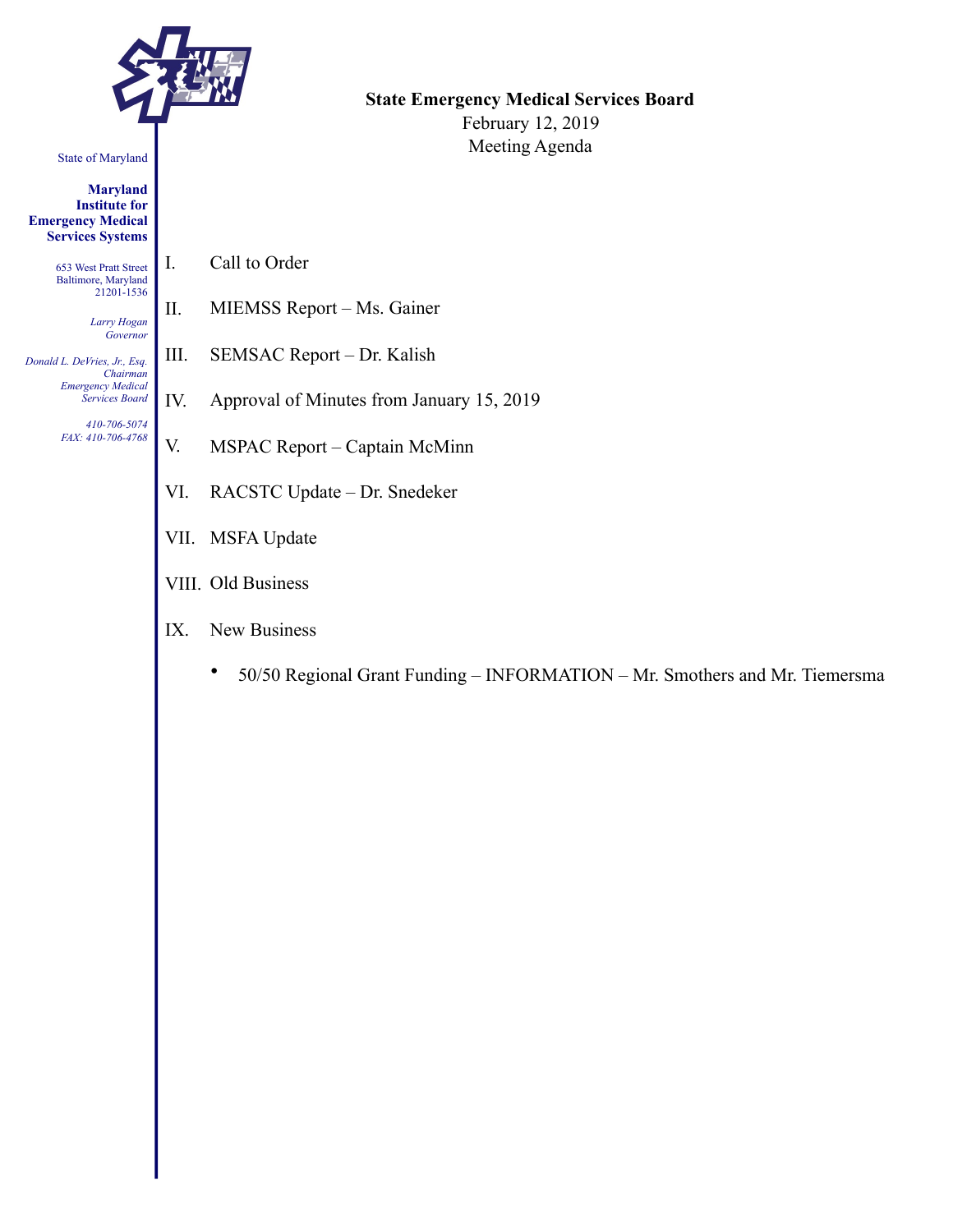

# **State Emergency Medical Service Board February 12, 2019**

#### State of Maryland

**Maryland Institute for Emergency Medical Services Systems** 

> 653 West Pratt Street Baltimore, Maryland 21201-1536

> > *Larry Hogan Governor*

*Donald L. DeVries, Jr., Esq. Chairman Emergency Medical Services Board* 

> *410-706-5074 FAX: 410-706-4768*

**Board Members Present:** Donald L. DeVries, Jr., Esq., Chairperson; Sherry Adams, Vice Chairperson; Murray Kalish, MD; Stephen Cox; William J. Frohna, M.D. Dean E. Albert Reece, M.D.; James Scheulen, NREMT P; Dany Westerband, M.D.; Mary Alice Vanhoy, RN.

(Clay Stamp, NRP - incoming Chairman)

**Board Members Absent:** Sally Showalter, RN.

## **Others Present:**

**MFRI:** Mr. Michael Cox; Mr. Marlatt

**MSPAC:** Major Tagliaferri; Director Woods

**MIEMSS**: Ms. Gainer; Dr. Chizmar; Ms. Abramson; Ms. Aycock; Mr. Brown; Mr. Cantera; Dr. Floccare; Mr. Naumann; Ms. Mays; Ms. Myers; Mr. Schaefer; Ms. Goff

**SEMSAC:** Mr. Smothers; Mr. Tiemersma

**OAG:** Mr. Magee; Ms. Sette

**RACSTC:** Ms. Reed-Carlson

Chairman DeVries called the meeting to order and announced his retirement from the Emergency Medical Services Board after 24 years of service. He also announced the appointment of Clay Stamp as the new Chairman. Mr. DeVries said he could not be more pleased with the Governor's appointment of Mr. Stamp, as he has a great breadth of knowledge of and experience with the EMS System.

**ACTION: Upon the motion by Ms. Vanhoy, seconded by Mr. Cox, the Board voted unanimously to approve the minutes of the EMS Board meetings held on January 15, 2019.** 

## **MIEMSS Report**

Ms. Gainer reminded everyone that Dr. Delbridge's would begin his first day as MIEMSS' Executive Director on February 13, 2019.

Ms. Gainer said that the EMSOF and MIEMSS budget hearings in Annapolis went well. Ms.

#### **Minutes**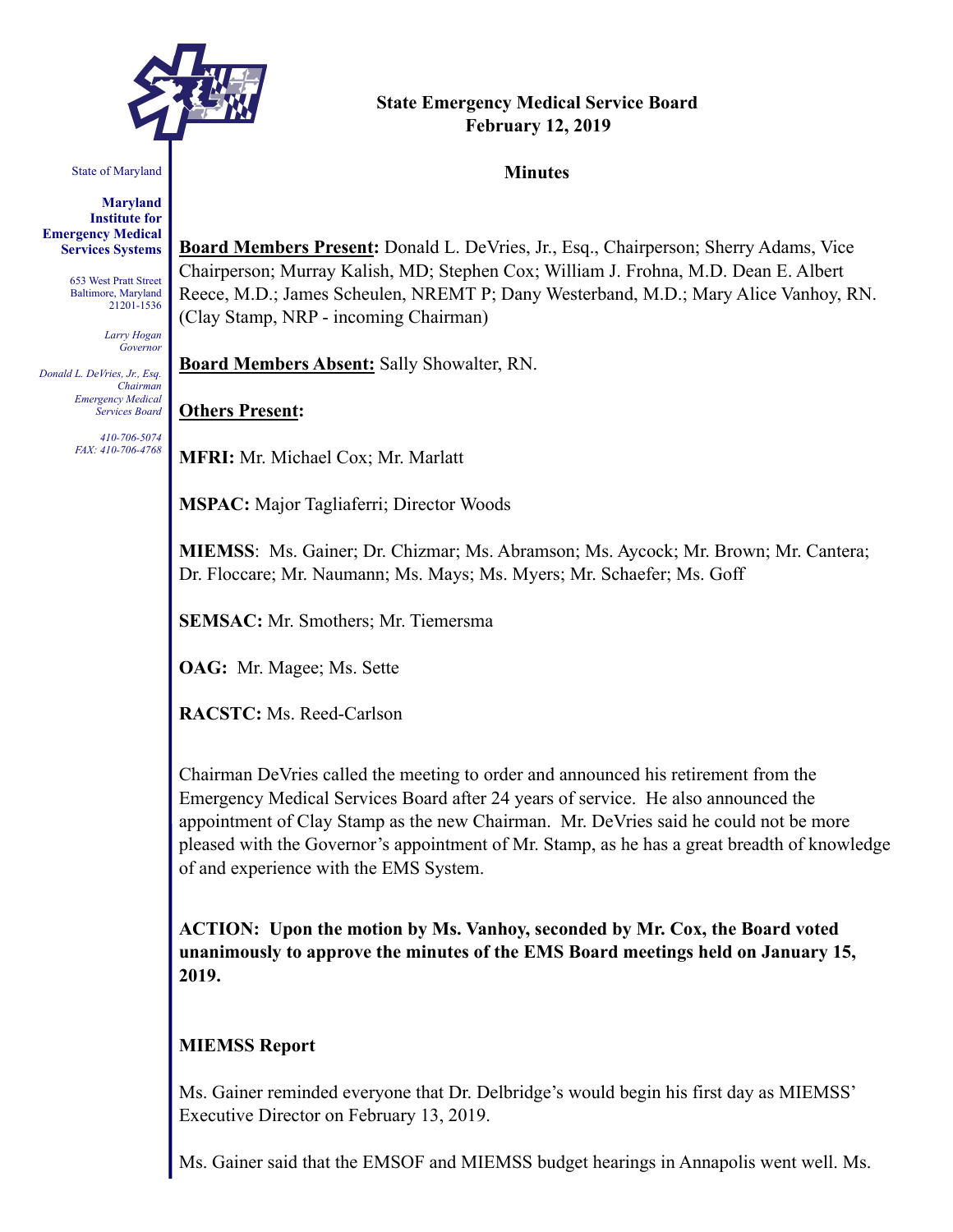Abramson said there was a difference in the projected insolvency date of the EMSOF: the Governor's budget shows the EMSOF solvent until 2025 with the Department of Legislative Services analysis showing solvency until 2023. Ms. Abramson said that actual end of solvency would likely be somewhere in between the two projected dates, most likely in 2024. Ms. Abramson added that these analyses' do not account for any additional budgetary items.

#### Communications Project

Ms. Gainer said that work on the Communications Project to upgrade the communications system from analog to digital is continuing.

Opioid Crisis. Ms. Gainer said that MIEMSS leadership has met with Mr. Schuh the new Opioid Operational Command Center (OOCC) Executive Director. The OOCC is providing another \$200,000 in grant funds for MIEMSS to pass through to EMSOPs to offset unrecoverable naloxone costs they incurred in FY19. Grants requests are due by March 1, 2019.

## SB 682 EMS Reimbursement

Ms. Gainer said that Senate Bill 682 directing MIEMSS and MHCC to study and report on the issue of reimbursing three models of EMS care, which was approved by the EMS Board in January, was submitted to the Legislature. Ms. Gainer anticipates further interest from the Legislature on the progress toward securing EMS reimbursement for the three models of care: EMS treat and release (release/refer without transport), EMS transport to an alternate destination and EMS mobile integrated health services.

## **MSPAC Report**

Major Tagliaferri said that progress has been made regarding the hiring of pilots. The Easton section will be back to 24/7 operation on February 13, 2019. MSPAC is still in the hiring process for the Cumberland Section.

**RACSTC –** No Update

## **MSFA**

Mr. Cox said that the next MSFA Executive Committee meeting will be held on April 6 & 7, 2019, at the Friendsville VFR in Garret County. Partners will give reports on Saturday, April 6<sup>th</sup>.

#### **Old Business**

Dr. Frohna inquired about the eMEDS®/CRISP program. Mr. Naumann said that the eMEDS® data from participating jurisdictions is transferred into CRISP in a near-real-time data feed that is triggered when the eMEDS® report meets certain criteria that signal the completion of the report. The EMS care summaries are available in the transcription section of the CRISP provider portal to any healthcare provider with access. All EMS jurisdictional operational programs are eligible to participate and are encouraged to do so this calendar year.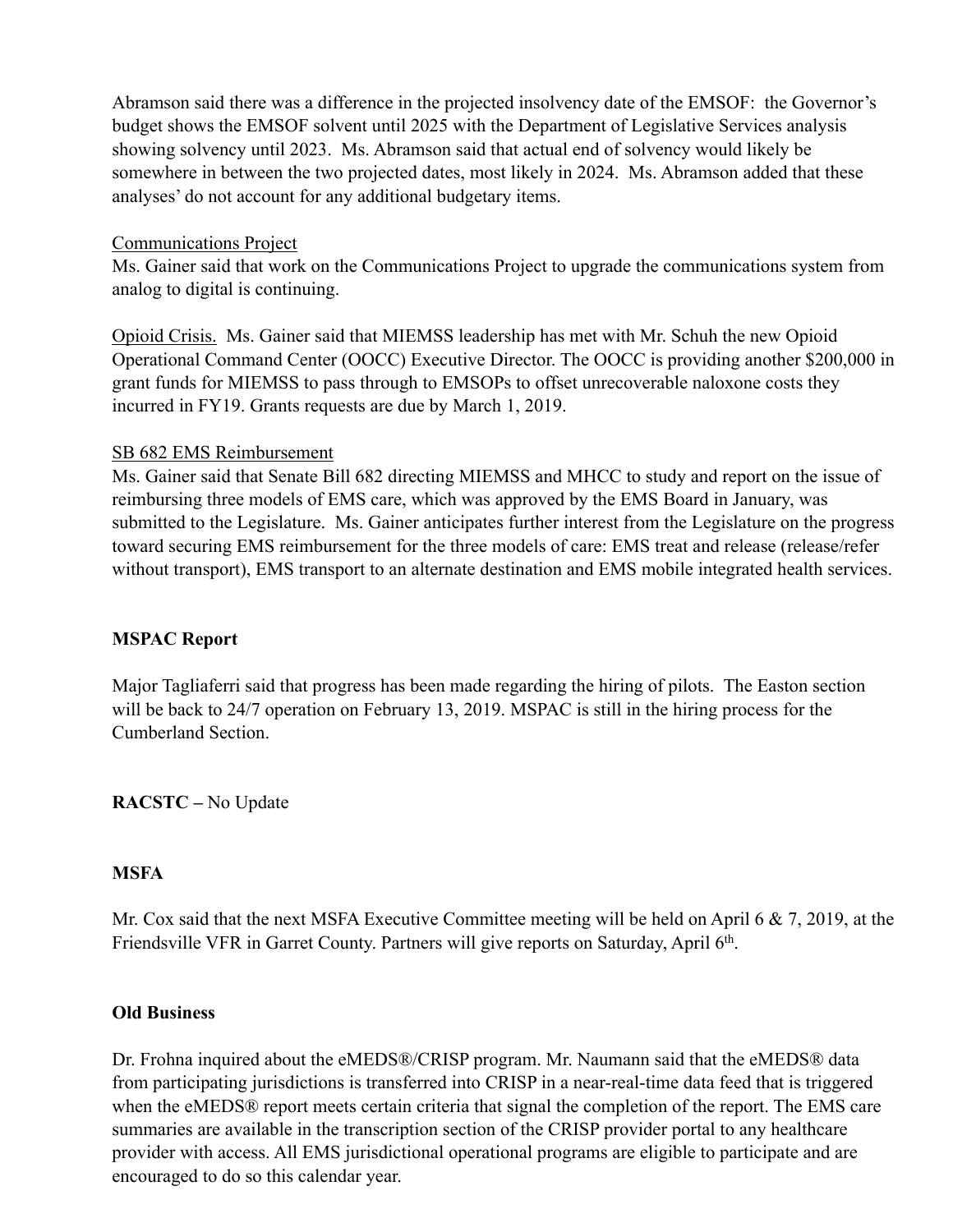## **New Business**

50/50 Regional Grant Funding – INFORMATION – Mr. Smothers and Mr. Tiemersma A paper copy of the presentation was distributed (electronic copy available upon request).

Mr. Tiemersma gave an overview of the history of the 50/50 grant funding for EMS cardiac monitors, including the evolution of equipment and cost increases since the inception of the grant in 1998. He added that although funding has remained at a constant level, equipment costs have increased approximately 200%.

Mr. Tiemersma said that the grant distribution of funds has been discussed at length at the Regional Affairs Committee (RAC) meetings. The RAC recommends exploring avenues to increase the total grant amount and leverage buying power with manufacturer purchasing to include an allowable equipment specification for reimbursement.

Mr. Tiemersma and Mr. Smothers thanked Mr. DeVries his leadership and dedicated service to Maryland EMS and the citizens of Maryland.

## **ACTION: Upon the motion by Mr. Cox, seconded by Dr. Kalish, the Board voted to support the effort of the Regional Affairs Committee in pursuing an increase in the amount of the yearly 50/50 Grant.**

Mr. Stamp said he looks forward to working with the EMS Board members. He said Mr. DeVries has served Maryland well by building a consensus within the EMS System.

Mr. Stamp said that Governor Hogan wants to emphasize the importance of the EMS System by recognizing and thanking Mr. DeVries as Board chair for 25 years. Mr. Stamp said that he is honored and humbled that the Governor selected him to succeed Mr. DeVries. He said he was looking forward to working with the EMS Board and Dr. Delbridge and helping to write a new chapter in EMS while staying true to the basics of right patient, right pace and right time.

Mr. Stamp said that the future of Maryland EMS is bright only because of the foundation created by Mr. **DeVries** 

Mr. DeVries said that the cooperative excellence will continue under Mr. Stamp's leadership.

Dean Reece echoed Mr. Stamp's sentiments and said that Mr. DeVries is owed a huge debt of gratitude for his balanced, reasoned and democratic leadership. He said that the Trauma System has benefitted greatly during his tenure, and he thanked Mr. DeVries for his leadership and commitment.

Ms. Gainer thanked Mr. DeVries on behalf of MIEMSS. She said that Mr. DeVries' leadership had ensured that EMS System had been able to successfully deal with the myriad of challenges that had arisen over the years. She said that during his tenure as Board Chair, Mr. DeVries had immersed himself in all aspects of the EMS system and was a strong advocate for and constant stalwart to the system. She said he had devoted many, many hours building a strong statewide EMS system in Maryland. She said he had been great to work with and hoped that he would continue his involvement in the system.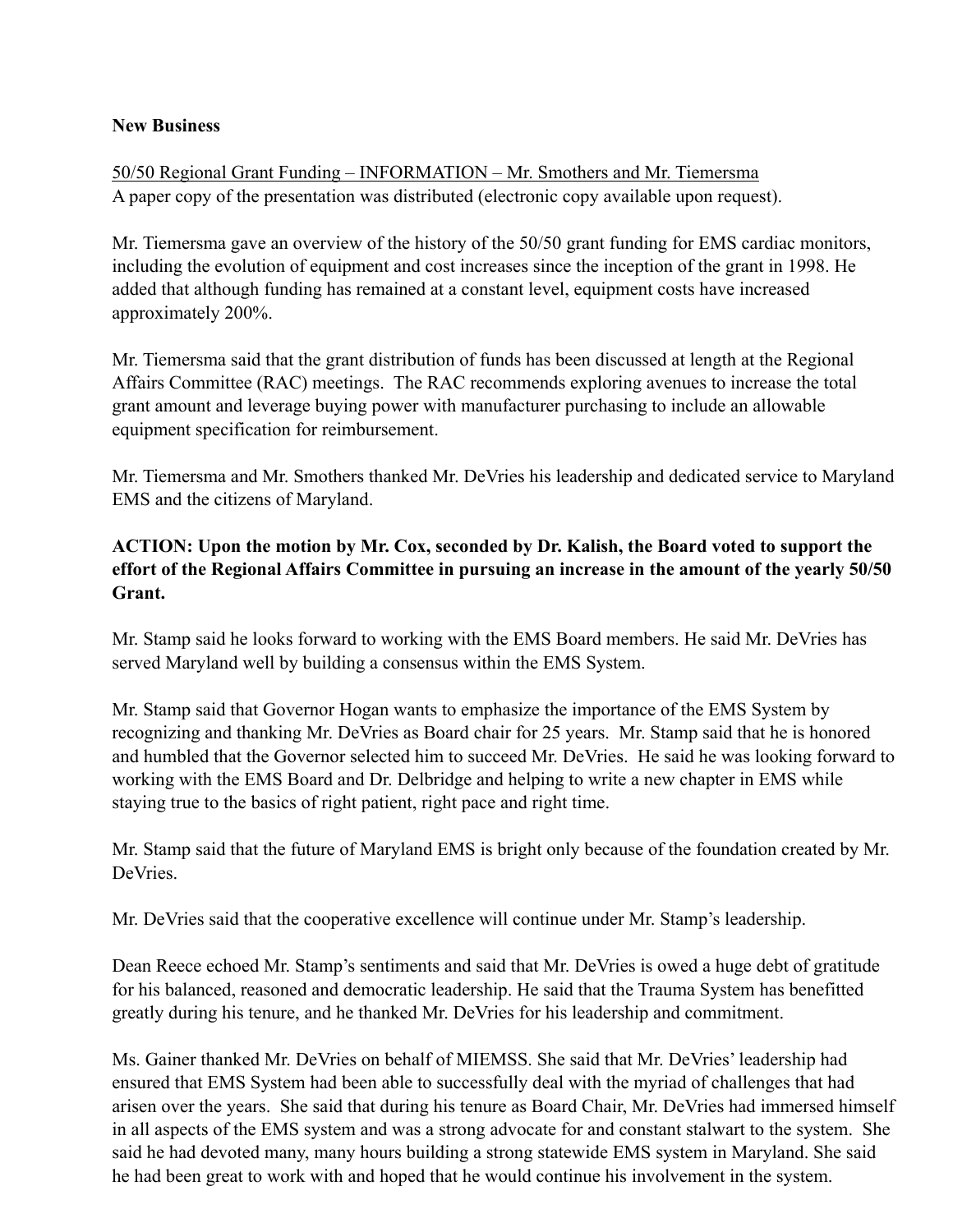Ms. Vanhoy said that Mr. DeVries has been a great leader.

Mr. DeVries thanked everyone for their kind words and said it has been a privilege working with the Board and EMS partners through the years.

Ms. Gainer added that there will be a reception in April for Mr. DeVries, Dr. Delbridge and Mr. Stamp.

# **ACTION: Upon the motion by Ms. Vanhoy, seconded by Dr. Kalish, the Board voted unanimously to adjourn to closed session.**

The EMS Board adjourned to closed session to carry out administrative functions, to discuss the appointment of appointees and officials under General Provisions Article §3-305(b)(1), to consult with counsel, to obtain legal advice on pending disciplinary actions under General Provisions Article §3-305(a) (7), and to maintain certain records and information in confidence as required by Health Occ. Art. §14-506 (b) under General Provisions Article §3-305 (a) (13).

## **In Closed Session:**

**Board Members Present:** Donald L. DeVries, Jr., Esq., Chairperson; Sherry Adams, Vice Chairperson; Murray Kalish, MD; Stephen Cox; William J. Frohna, M.D. Dean E. Albert Reece, M.D.; James Scheulen, NREMT P; Dany Westerband, M.D.; Mary Alice Vanhoy, RN. (Clay Stamp, NRP - incoming Chairman)

**Board Members Absent:** Sally Showalter, RN.

## **Others Present:**

**MIEMSS**: Ms. Gainer; Dr. Chizmar; Ms. Abramson; Ms. Goff; Mr. Fiackos; Mr. Naumann.

## **In closed session:**

- 1. The Board considered a SEMSAC nomination; and
- 2. The Board considered EMS provider disciplinary actions.

## **The Board returned to open session.**

## **In open session:**

**Board Members Present:** Donald L. DeVries, Jr., Esq., Chairperson; Sherry Adams, Vice Chairperson; Murray Kalish, MD; Stephen Cox; William J. Frohna, M.D. Dean E. Albert Reece, M.D.; Dany Westerband, M.D.; James Scheulen, NREMT P; Mary Alice Vanhoy, RN. (Clay Stamp, NRP - incoming Chairman)